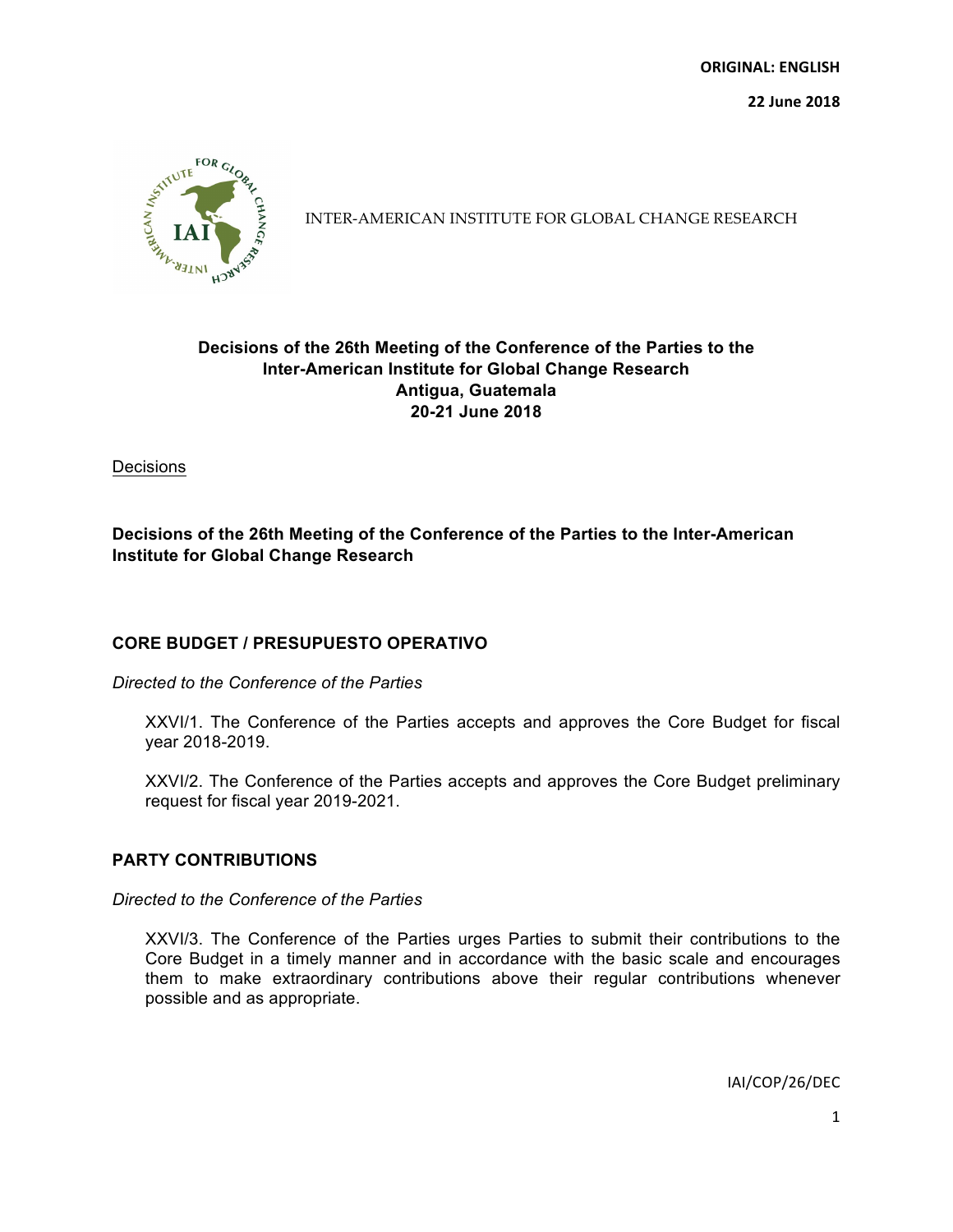XXVI/4. The Conference of the Parties invites Parties to submit their contributions as far as possible during the year prior to the one to which they relate or, otherwise, by the beginning of the calendar year to which the contributions apply.

## *Directed to the IAI Directorate*

XXVI/5. The Conference of the Parties instructs the IAI Directorate to continue to monitor Parties that have pending contributions to the Agreement by sending reminders twice yearly, with copies to the permanent missions in Montevideo, Uruguay and initiating discussions with the permanent missions in Montevideo of the Parties with pending contributions for three or more years.

XXVI/6. The Conference of the Parties instructs the IAI Directorate to work with the Financial and Administrative Committee to present to CoP-27 different options regarding increases to Party contributions and possible use of United Nations post adjustment scales on professional staff salaries.

## **EXTRA-BUDGETARY CONTRIBUTIONS**

## *Directed to the Parties*

XXVI/7. The Parties are urged to contribute extra-budgetary financial resources to support the work related to the scientific agenda of the IAI, its capacity building program and other activities not supported through the core budget.

## **SCIENCE-POLICY ADVISORY COMMITTEE**

#### *Directed to the Conference of the Parties*

XXVI/8. The Conference of the Parties directs the Executive Council and the Standing Committee for Rules and Procedures, with the support of the IAI Directorate, to draft rules of procedure for election of the Science-Policy Advisory Committee for consideration at the twenty-seventh meeting of the Conference of the Parties.

XXVI/9. The Conference of the Parties directs the Scientific Advisory Committee and the Science-Policy Advisory Committee to hold its meetings, physical and virtual, jointly.

XXVI/10. Conference of the Parties decided to re-schedule elections to the Science-Policy Advisory Committee to its twenty-seventh meeting.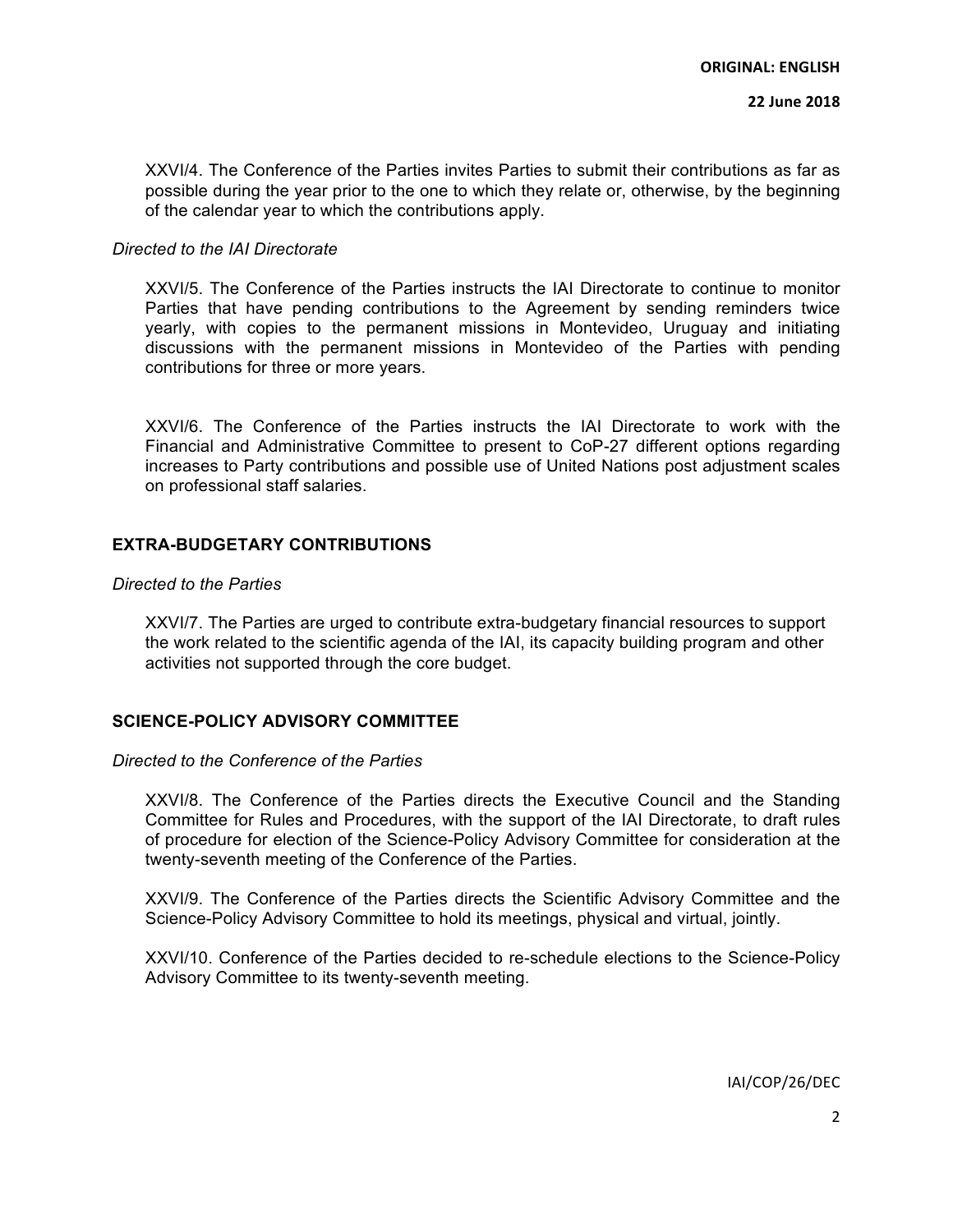## **THE IAI STRATEGIC PLAN**

## *Directed to the Conference of the Parties*

XXVI/11. The Conference of the Parties instructs the Directorate, in collaboration with the Science Advisory Committee, the Science-Policy Advisory Committee and interested Parties, to draft a new IAI Strategic Plan for consideration at the twenty-seventh meeting of the Conference of the Parties.

## **INVITATION TO BECOME AN ASSOCIATE OF THE INSTITUTE**

## *Directed to Parties*

XXVI/12. The Conference of the Parties is encouraged to invite Rede Clima to become an Associate of the Institute.

XXVI/13. The Conference of the Parties is encouraged to invite American Association for the Advancement of Science (AAAS) to become an Associate of the Institute.

XXVI/14. The Conference of the Parties is encouraged to invite Future Earth to become an Associate of the Institute.

#### *Directed to the IAI Directorate*

XXVI/15. On behalf of the Conference of the Parties, the IAI Directorate is tasked with drafting an invitation to Rede Clima to become an Associate of the Institute and to prepare an Agreement of Association.

XXVI/16. On behalf of the Conference of the Parties, the IAI Directorate is instructed to draft an invitation to AAAS to become an Associate of the Institute and prepare an Agreement of Association.

XXVI/17. On behalf of the Conference of the Parties, the IAI Directorate is instructed to draft an invitation to Future Earth to become an Associate of the Institute and to prepare an Agreement of Association.

## **INTEGRATED OPERATIONS AND FINANCE DIRECTORATE IN MONTEVIDEO, URUGUAY**

*Directed to Parties*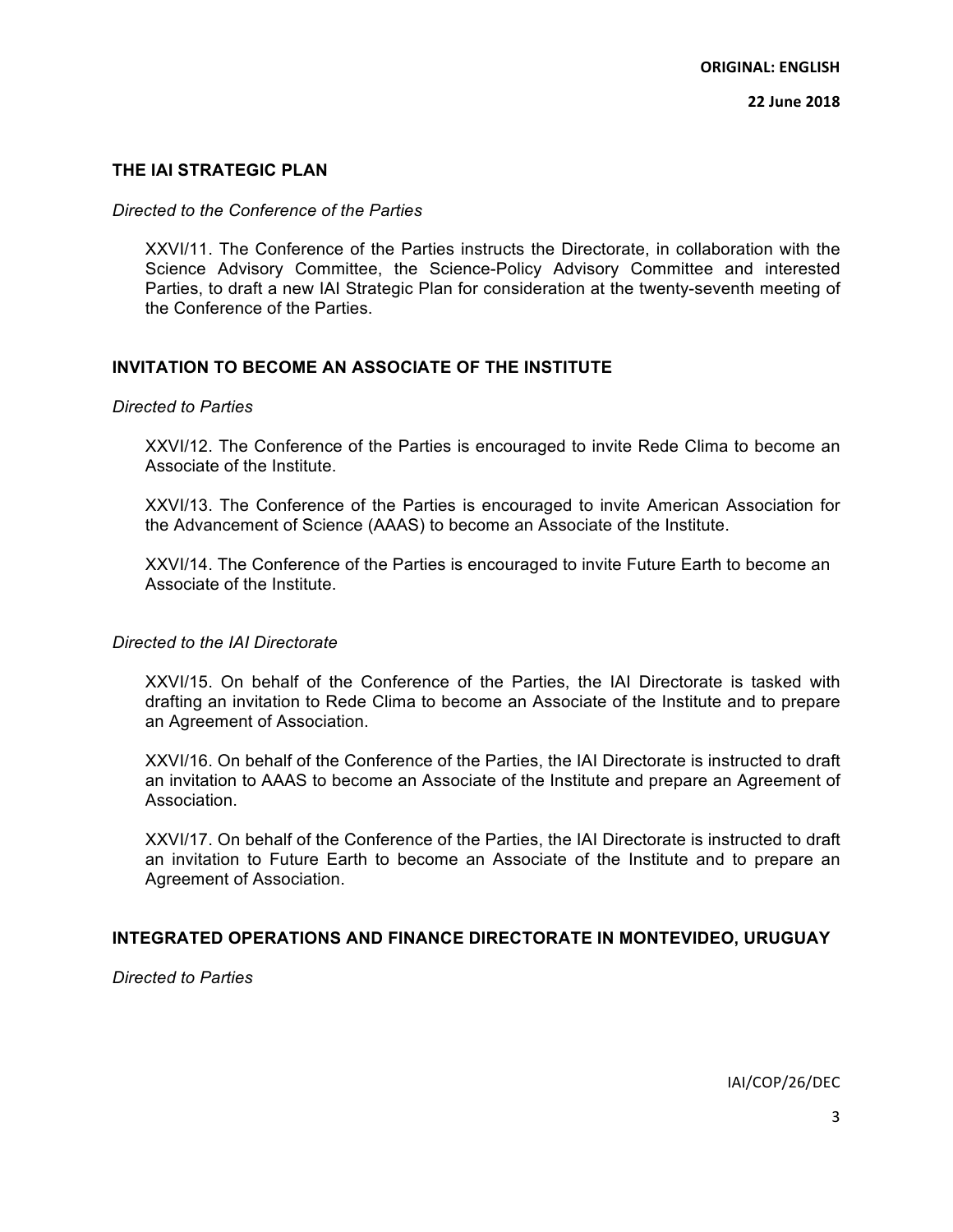**22 June 2018**

XXVI/18. The Conference of the Parties is invited to retire Decision XX/10, *Tripartite Proposal for hosting the IAI*.

XXVI/19. The Conference of the Parties is invited to instruct the Integrated Operations and Finance Directorate to merge with the Science Development Directorate and the Science-Policy Liaison Directorate in Montevideo, Uruguay.

XXVI/20. Parties are encouraged to support work related to science and science policy undertaken through an Integrated Operations and Finance Directorate in Montevideo, Uruguay.

## **SCIENCE**

*Directed to the IAI Directorate*

XXVI/21. The IAI Directorate is directed to develop the synthesis and dissemination activities and products of the last phase of the CRN3 program, including a special issue in a peer-review journal and a catalog of science-policy experiences.

XXVI/22. The IAI Directorate is directed to continue working jointly with the CONICET of Argentina in the CONICET-IAI research program.

XXVI/23. The IAI Directorate is directed to gather information on the Parties' national priorities on science and science-policy, especially in the context of international environmental frameworks such as the SDGs, among others, necessary to implement the IAI scientific agenda, including the development of new science and science-policy programs, and a fourth round of Collaborative Research Networks, in particular.

XXVI/24. The IAI Directorate is directed to continue working in collaboration with the SAC/SPAC on the promotion of science by developing alliances, generating synergies with partners and seeking funds to develop scientific programs aimed at completing the scientific knowledge needed to respond to the challenges of global change, in the context of international environmental frameworks such as the SDGs, among others.

## *Directed to Parties*

XXVI/25. The Parties are invited to collaborate with the IAI Directorate in gathering information on the Parties' national priorities on science and science-policy, especially in the context of international environmental frameworks such as the SDGs, among others, necessary to implement the IAI scientific agenda, including the development of new science and science-policy programs, and a fourth round of Collaborative Research Networks, in particular.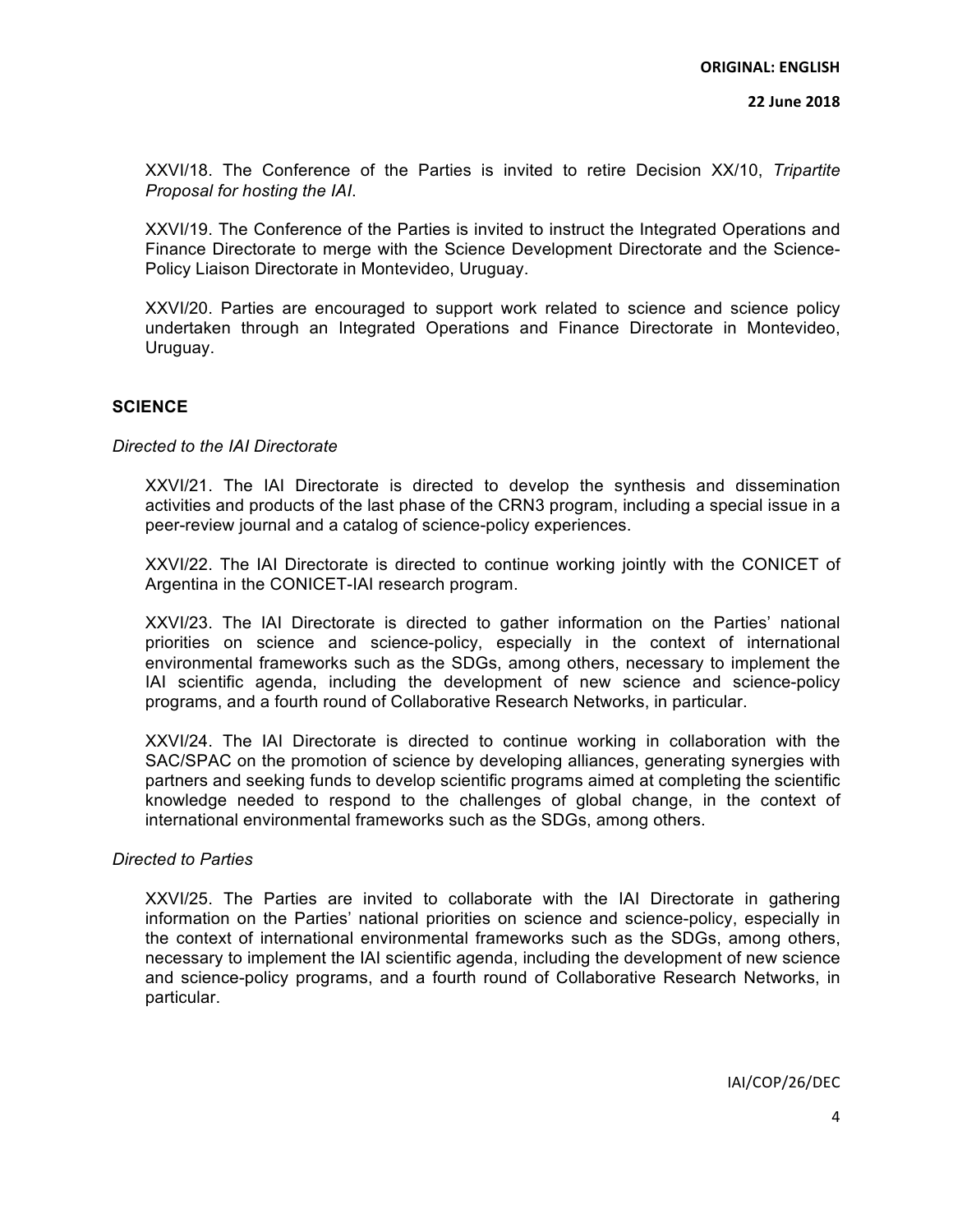XXVI/26. The Parties are invited to work with the Directorate in an effort to harmonize their science and technology funding schemes to match IAI calls, in particular with the upcoming call for the fourth round of Collaborative Research Networks, CRN4.

#### **CAPACITY BUILDING**

*Directed to the IAI Directorate*

XXVI/27. The IAI Directorate is instructed to continue the development of capacity building programs and activities for professionals from the Americas; to engage with strategic partners, and support Parties by providing training in areas of national and regional interest, subject to the availability of external financial resources.

XXVI/28. The IAI Directorate is instructed to develop a new Seed Grant Program associated with the Professional Development Seminars to be implemented in 2019-2020, subject to the availability of external financial resources.

XXVI/29. The IAI Directorate is instructed to develop the IAI Science and Technology Policy Fellowships Program and submit it to the 27th meeting of the Conference of the Parties for review and possible adoption, subject to the availability of external financial resources.

XXVI/30. The IAI Directorate is instructed to invite Parties to participate in the IAI Research Internship Program as research host organizations and report back at the 27th meeting of the Conference of the Parties.

## **GLOBAL OUTREACH AND COOPERATION**

#### *Directed to the IAI Directorate*

XXVI/31. The IAI Directorate is directed to continue to work with strategic partners, identify opportunities to facilitate the science to policy interface, including through science communication initiatives, and to facilitate dissemination of the scientific knowledge needed for the implementation of national and international policies.

# **COLLABORATION BETWEEN THE IAI DIRECTORATE AND MULTILATERAL FRAMEWORK ENVIRONMENTAL AGREEMENTS AND ORGANIZATIONS**

## *Directed to Parties*

XXVI/32. The Parties are invited to facilitate collaboration between the IAI Directorate and national focal points to the CBD, UNFCCC and the United Nations High-level Political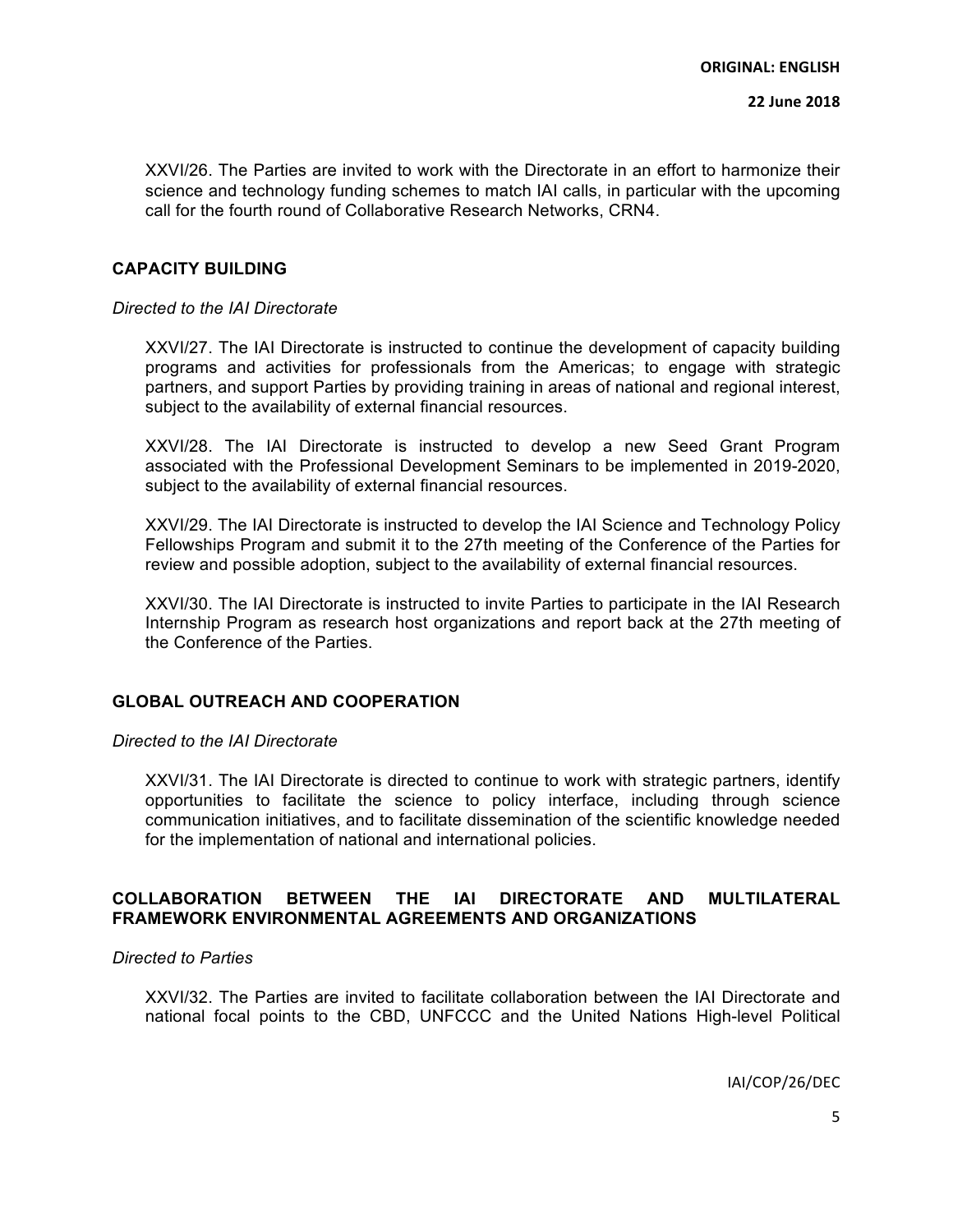Forum on Sustainable Development (HLPF), among others, for the communication of relevant IAI scientific Project information for consideration in the drafting of national reporting as obliged under those frameworks.

XXVI/33. The Parties are encouraged to organize side-events, science-policy dialogues and other events with the IAI Directorate to explore synergies and to increase the visibility of the IAI.

## **ORGANIZATION OF AMERICAN STATES**

#### *Directed to the IAI Directorate*

XXVI/34. The IAI Directorate is instructed to initiate discussions with the Organization of American States with a view to establish a Memorandum of Understanding to strengthen collaboration and joint activities and research related to global change in the Americas.

XXVI/35. The IAI Directorate is instructed to submit the draft Memorandum of Understanding with the Organization of American States to the IAI Executive Council for review and approval.

#### **LONG-TERM COMMUNICATIONS STRATEGY**

*Directed to the IAI Directorate*

XXVI/36. The IAI Directorate is instructed to adopt the *IAI Communication strategy and plan* to increase awareness of the IAI scientific agenda, the IAI capacity building program, and the activities related to provision of data and information to policy makers and other stakeholders.

XXVI/37. The IAI Directorate is directed to support Parties in promoting synergies and to cooperate with multilateral environmental agreements and international organizations in the design and implementation science communication activities and projects.

XXVI/38. The IAI Directorate is directed to organize with the UNFCCC and other conventions, organizations and strategic partners, regional science communication initiatives such as a workshop and other outreach activities subject to the availability of financial resources, to improve the provision of data and information to policy makers, and dissemination of scientific knowledge needed for the implementation of national, regional, and international policies in light of the Paris Agreement and other under multilateral environmental agreements.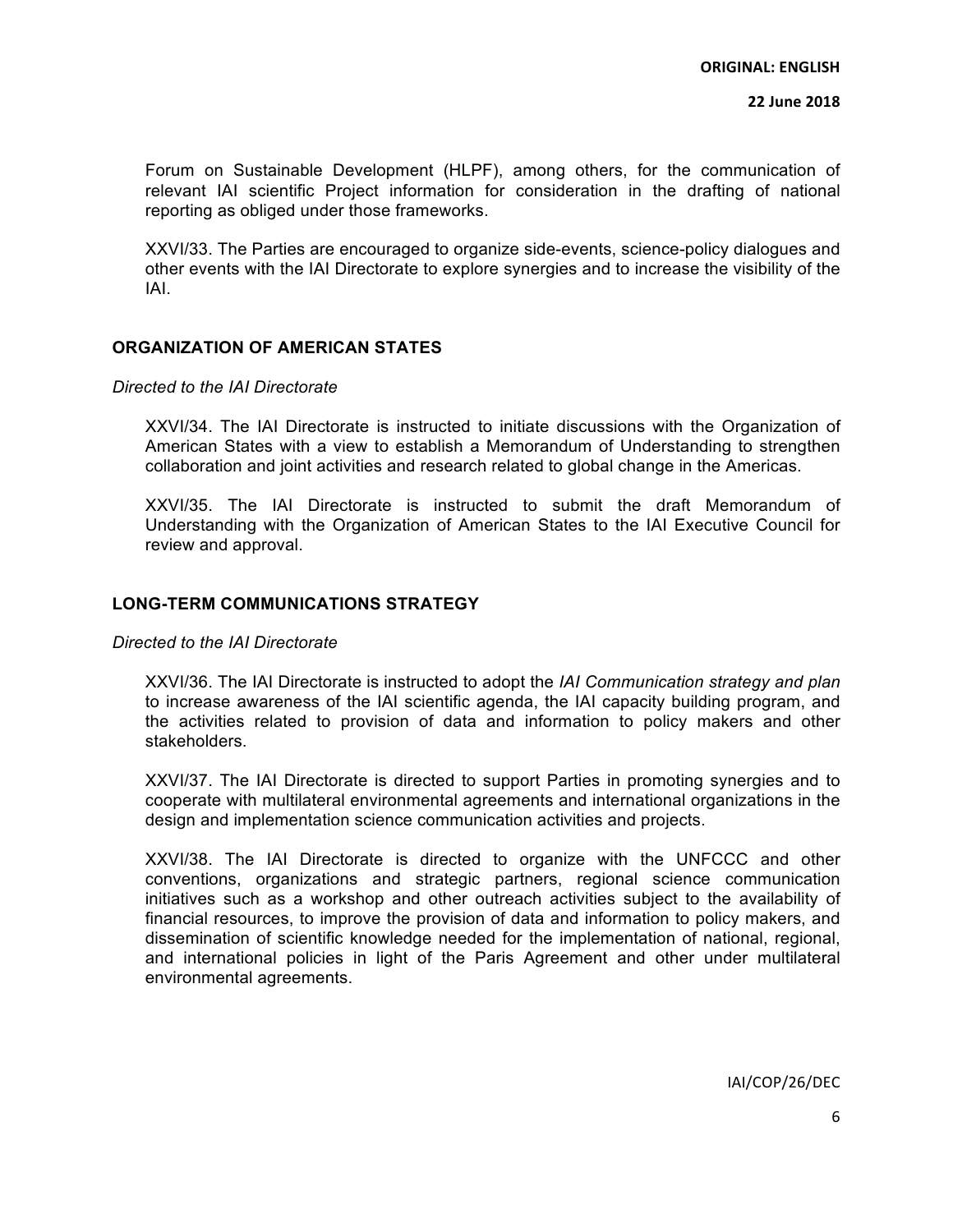## **OUTREACH BROCHURE OF THE IAI**

#### *Directed to the IAI Directorate*

XXVI/39. The IAI Directorate is instructed to adopt the Outreach brochure and to update it annually.

## **IAI PUBLICATION IN A PEER-REVIEWED JOURNAL**

## *Directed to the IAI Directorate*

XXVI/40. The IAI Directorate is instructed to communicate with editors of relevant peerreviewed journals for the publication of a special issue on the IAI, subject to the availability of financial resources, focusing on past and current scientific projects under the Collaborative Research Networks, among other projects, capacity building activities, the Small Grants Program, and the potential impact of these projects and activities on national and regional policies and decisions.

# **IAI LONG-TERM FUNDING STRATEGY**

## *Directed to the IAI Directorate*

XXVI/41. The IAI Directorate is directed to adopt the *IAI long-term funding strategy* to guide efforts to secure alternate funding sources, particularly the establishment of an IAI endowment, in support of the IAI scientific agenda, capacity building program, provision of information to policy makers and stakeholders and other activities.

## **FLEXIBLE MECHANISM TO FACILITATE THE FUNDING OF SCIENTIFIC PROJECTS ON GLOBAL CHANGE IN THE AMERICAS**

#### *Directed to the Conference of the Parties*

XXVI/42. The Conference of the Parties is invited to encourage their national funding mechanisms and institutions and regional and international development banks to which they may be members to participate in discussions on the establishment of a flexible mechanism to facilitate the funding of scientific projects on global change in the Americas.

## **ENHANCEMENT OF THE WEBSITE**